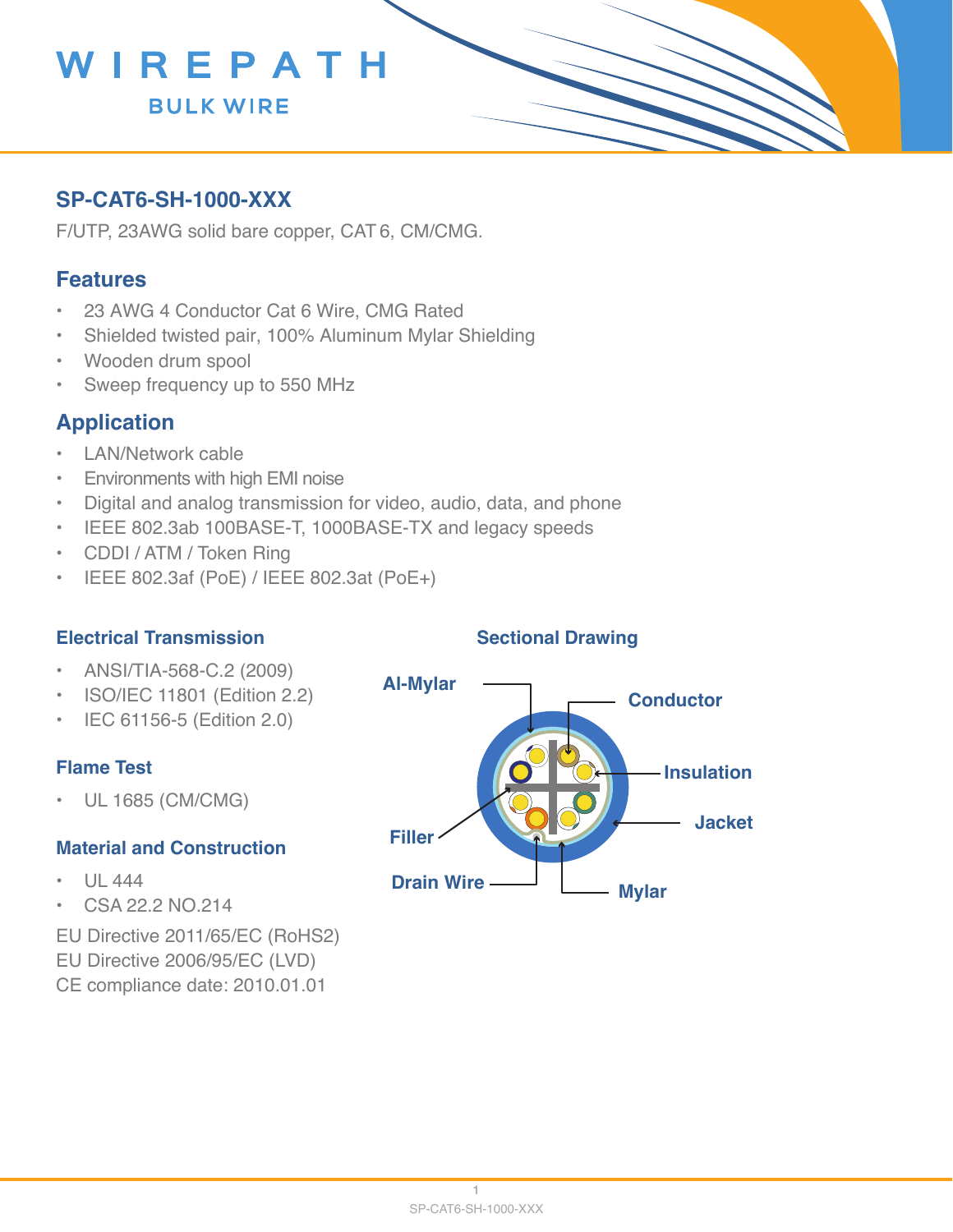

|                | <b>Material and Construction</b>                                 |                                            |                    |  |  |  |
|----------------|------------------------------------------------------------------|--------------------------------------------|--------------------|--|--|--|
| Conductor      | <b>Material</b>                                                  | 23AWG solid bare copper                    |                    |  |  |  |
|                | <b>Material</b>                                                  | Polyolefin (PO)                            |                    |  |  |  |
|                |                                                                  | Blue & white/blue Stripe                   | $1.08 \pm 0.02$ mm |  |  |  |
| Insulation     | Color code &                                                     | Orange & white/orange stripe               | $1.05 \pm 0.02$ mm |  |  |  |
|                | diameter                                                         | Green & white/green stripe                 | $1.08 \pm 0.02$ mm |  |  |  |
|                |                                                                  | Brown & white/brown stripe                 | $1.05 \pm 0.02$ mm |  |  |  |
| <b>Twisted</b> | <b>Material</b>                                                  | Left hand direction                        |                    |  |  |  |
| Assembly       | <b>Material</b>                                                  | Left hand direction                        |                    |  |  |  |
| Filler         | <b>Material</b>                                                  | Polyolefin (PO)                            |                    |  |  |  |
| Shield         | <b>Material</b>                                                  | Mylar tape                                 |                    |  |  |  |
| Drain wire     | Material                                                         | 26AWG solid tinned copper                  |                    |  |  |  |
|                | <b>Material</b>                                                  | Al Mylar tape                              |                    |  |  |  |
| Shield         | <b>Description</b>                                               | 100% coverage and mylar side facing out    |                    |  |  |  |
|                | <b>Material</b>                                                  | Flame retardant polyvinyl chloride (FRPVC) |                    |  |  |  |
| Jacket         | <b>Diameter</b>                                                  | $7.20 \pm 0.2$ mm                          |                    |  |  |  |
|                | <b>Thickness</b>                                                 | $0.45 \pm 0.05$ mm                         |                    |  |  |  |
|                | Color                                                            | As ordered                                 |                    |  |  |  |
|                | WirePath™ Bulk Wire by SnapAV, E325177-W C(UL)US CMG 4PAIR 23AWG |                                            |                    |  |  |  |
| Marking        | 75°C FT-4, ANSI/TIA-568-C.2, FTP CAT6E SHIELDED 350MHz, DDMMYY,  |                                            |                    |  |  |  |
|                | 0000/1000 FT ~~~ 0998/0002 FT                                    |                                            |                    |  |  |  |

| <b>Usage &amp; Environmental Condition</b> |                    |                                    |  |  |  |  |
|--------------------------------------------|--------------------|------------------------------------|--|--|--|--|
|                                            |                    |                                    |  |  |  |  |
| Temperature                                | Storage & shipping | $-20^{\circ}$ C to 75 $^{\circ}$ C |  |  |  |  |
| range                                      | Installation       | $0^{\circ}$ C to 60 $^{\circ}$ C   |  |  |  |  |
|                                            | Operation          | $-20^{\circ}$ C to 60 $^{\circ}$ C |  |  |  |  |
| Minimum bending radius                     |                    | $\geq$ 4 times of overall diameter |  |  |  |  |
| Maximum pulling tension                    |                    | $\leq$ 110 N                       |  |  |  |  |